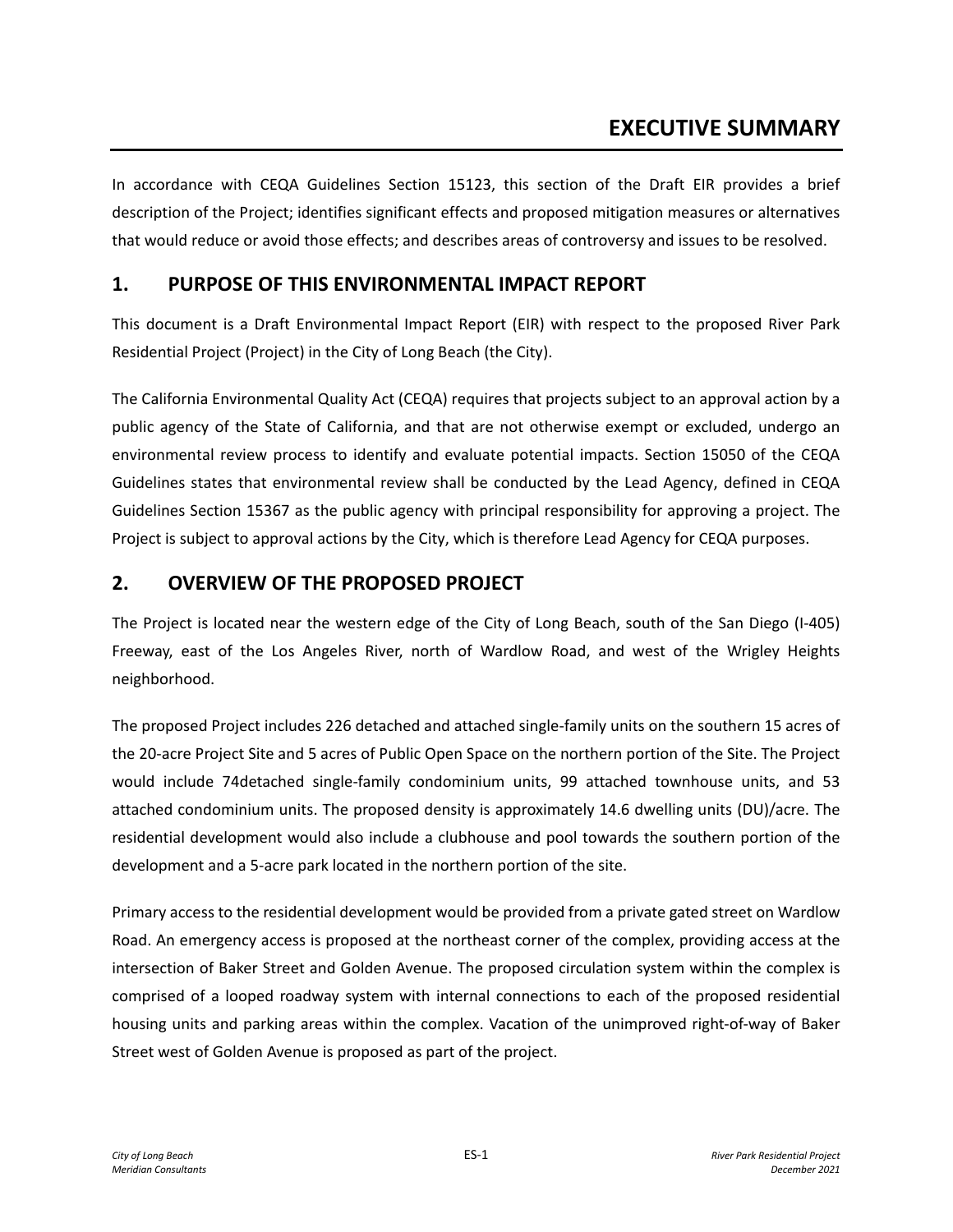The City of Long Beach, acting as Lead Agency, will consider approval of the following actions: Zone Change from CS and R-1-N to RP-1; Vesting Tentative Tract Map; Vacation of the unimproved right-of-way for Baker Street west of Golden Avenue; General Plan Conformance for the vacation of right of way; Development Agreement and Site Plan Review.

# **3. AREAS OF CONTROVERSY/ISSUES TO BE RESOLVED**

Based on input received during the scoping process, issues known to be of concern in the community include, but are not necessarily limited to: the aesthetic look of the project, the impact on open space and recreational amenities, and the remediation of the site. This DEIR addresses each of these issues.

# **4. SUMMARY OF ALTERNATIVES**

Section 15126.6(a) of the CEQA Guidelines requires an EIR to "describe the range of reasonable alternatives to the project, or to the location of the project, which would feasibly attain most of the basic objectives of the project but will avoid or substantially lessen any of the significant effects of the Project and evaluate the comparative merits of the alternatives."

The City considered a No Project Alternative, that would continue the exiting condition of the site; a reduced density alternative and a single-family residential alternative. These alternatives would create variances in impact levels but would not avoid any of the significant effects of the Project and would not achieve the City's objectives as successfully as the Project.

# **5. SUMMARY OF ENVIRONMENTAL IMPACTS AND MITIGATION MEASURES**

Based on the Initial Study (February 2021), the City determined that preparation of an EIR was required to further evaluate potentially significant impacts of the Project related to the following environmental topics: Aesthetics, Air Quality, Biology, Cultural, Energy, Geology and Soils, Greenhouse Gas Emissions, Hazards and Hazardous Materials, Hydrology and Water Quality, Noise, Recreation, Transportation, Tribal, and Utilities.

Impacts related to Agricultural and Forestry Resources, Energy, Land Use and Planning, Mineral Resources, Population and Housing, Public Services, and Wildfire were determined to be less than significant in the Initial Study. These environmental topics are not evaluated further in this Draft EIR.

**Table ES-1: Summary of Findings,** presents a summary of findings for each of the resources analyzed in **Section IV: Environmental Impact Analysis** of this Draft EIR.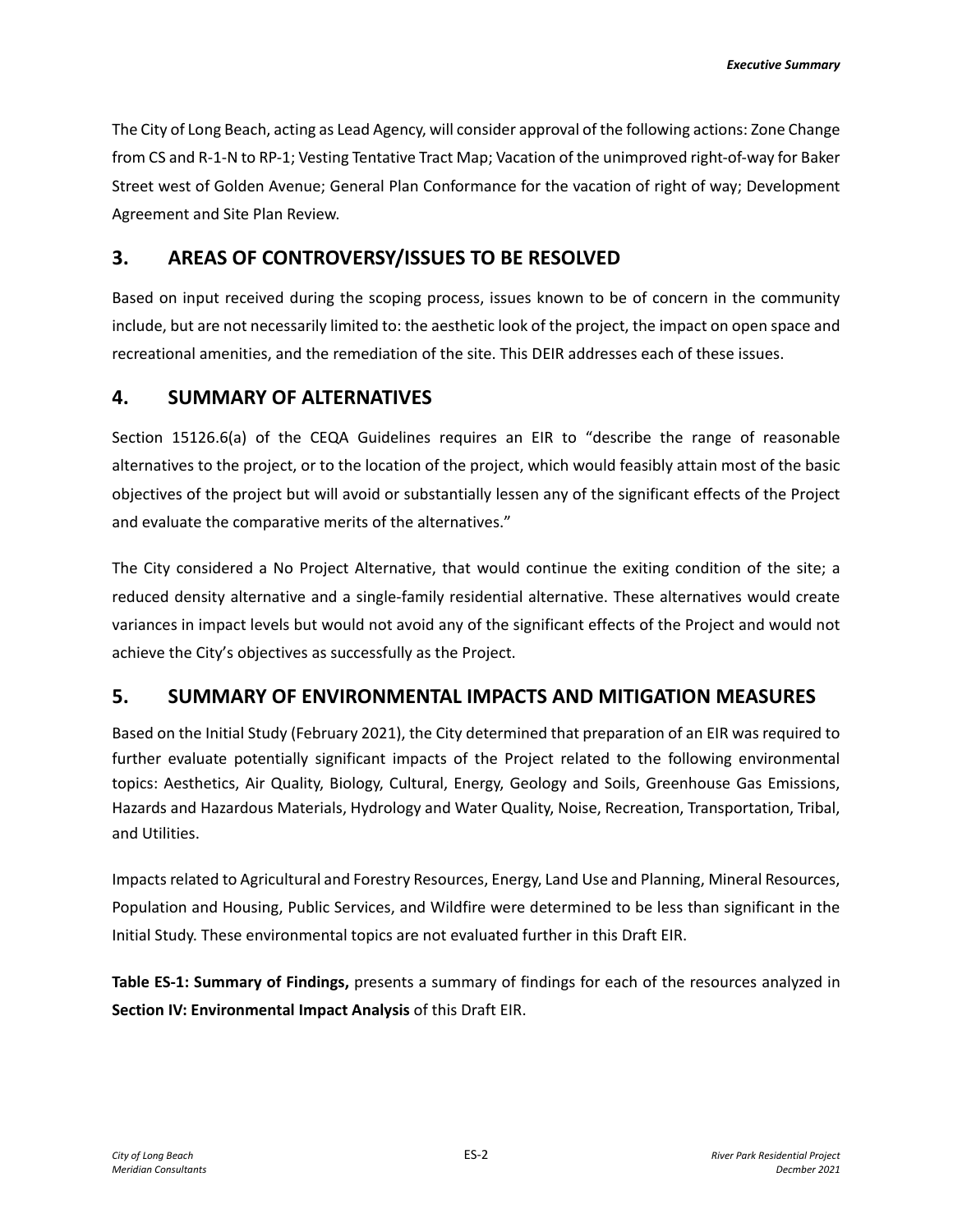## **Table ES-1: Summary of Findings**

| Impact                                                                                                                                                                                                                                                                                                                                                                                                                        | <b>Mitigation Measures</b>                                                                                                                                                                                                                                                                                                                                                                                                                                                                                                                                                    | <b>Significance after Mitigation</b> |
|-------------------------------------------------------------------------------------------------------------------------------------------------------------------------------------------------------------------------------------------------------------------------------------------------------------------------------------------------------------------------------------------------------------------------------|-------------------------------------------------------------------------------------------------------------------------------------------------------------------------------------------------------------------------------------------------------------------------------------------------------------------------------------------------------------------------------------------------------------------------------------------------------------------------------------------------------------------------------------------------------------------------------|--------------------------------------|
| <b>Aesthetics</b>                                                                                                                                                                                                                                                                                                                                                                                                             |                                                                                                                                                                                                                                                                                                                                                                                                                                                                                                                                                                               |                                      |
| <b>Threshold</b><br>nonurbanized<br><b>AES-1:</b><br>In<br>substantially degrade the existing visual character or<br>quality of public views of the Site and its<br>surroundings? (Public views are those that are<br>experienced from publicly accessible vantage point).<br>If the project is in an urbanized area, would the<br>project conflict with applicable zoning and other<br>regulations governing scenic quality? | areas, None required.                                                                                                                                                                                                                                                                                                                                                                                                                                                                                                                                                         | Less than significant.               |
| <b>Air Quality</b>                                                                                                                                                                                                                                                                                                                                                                                                            |                                                                                                                                                                                                                                                                                                                                                                                                                                                                                                                                                                               |                                      |
| implementation of the applicable air quality plan?                                                                                                                                                                                                                                                                                                                                                                            | Threshold AQ-1: Conflict with or obstruct MM AQ-1. On-site construction equipment fleet must meet Less than significant with mitigation<br>Environmental Protection Agency (EPA) Tier 4 Final standards for all incorporated.<br>off-road diesel-powered construction equipment greater than 50<br>horsepower (hp) and would require all construction equipment to be<br>outfitted with BACT devices certified by the California Air Resources<br>Board (CARB).                                                                                                               |                                      |
| standard?                                                                                                                                                                                                                                                                                                                                                                                                                     | <b>Threshold AQ-2</b> : Result in a cumulatively MMAQ-1. On-site construction equipment fleet must meet EPA Tier Less than significant with mitigation<br>considerable net increase of any criteria pollutant 4 Final standards for all off-road diesel-powered construction incorporated.<br>for which the project region is nonattainment under equipment greater than 50 hp and would require all construction<br>an applicable federal or State ambient air quality equipment to be outfitted with Best Available Control Technology<br>(BACT) devices certified by CARB. |                                      |
| substantial pollutant concentrations?                                                                                                                                                                                                                                                                                                                                                                                         | Threshold IV.AQ-3: Expose sensitive receptors to MM AQ-2 would incorporate the following design features to Less than significant with mitigation<br>reduce potential cancer risk:<br>Locate outdoor areas, such as balconies and courtyards, as<br>$\bullet$<br>far from the freeway and roadway segment as possible;<br>Plant vegetation between residential receptors and the<br>$\bullet$<br>freeway;<br>Install, operate, and maintain a heating, ventilation, and air<br>$\bullet$<br>condition (HVAC) system that uses high-efficiency filters of                      | incorporated.                        |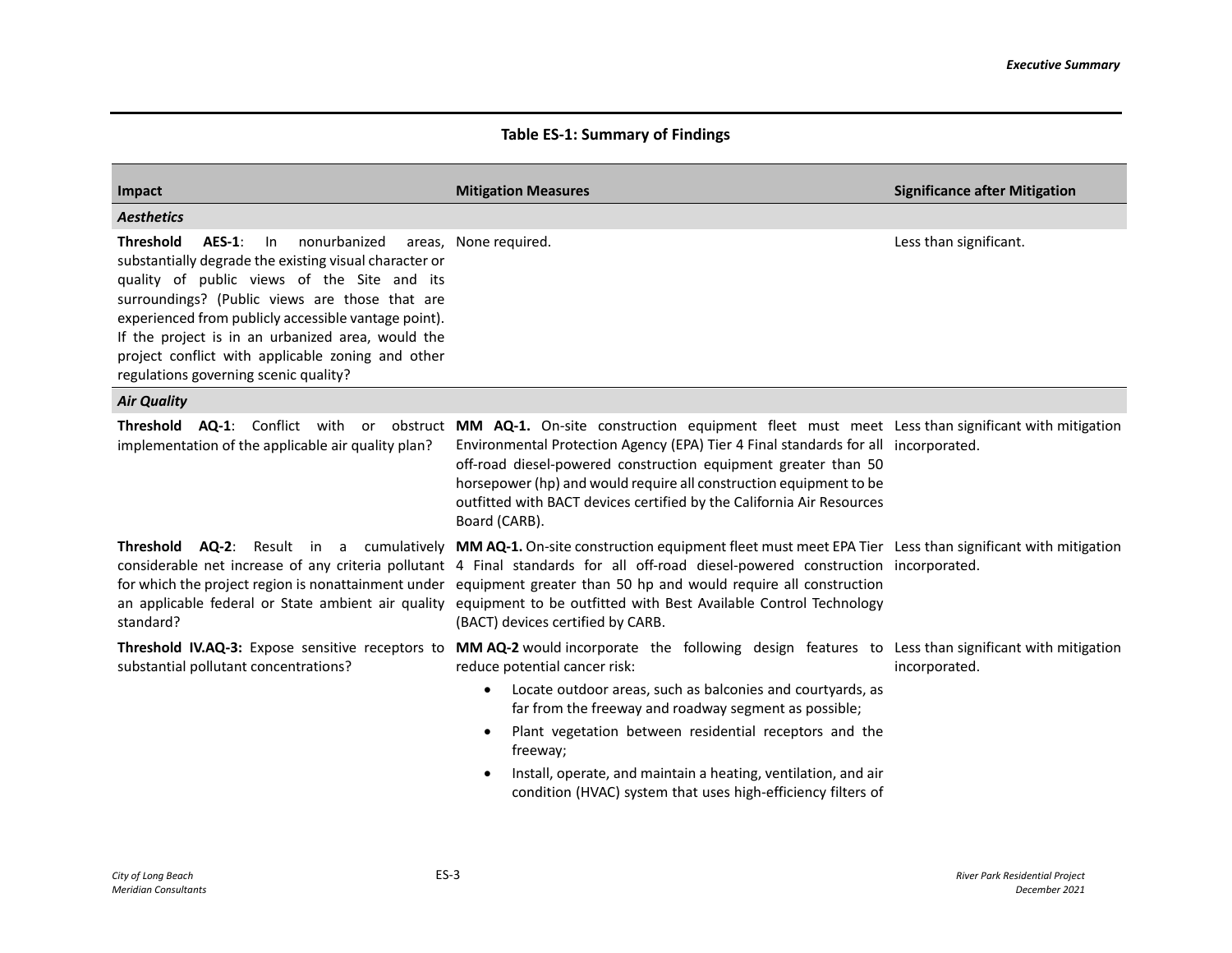| Impact                                                                                                                                                     | <b>Mitigation Measures</b>                                                                                                                                                                                                                                                                                                                   | <b>Significance after Mitigation</b> |
|------------------------------------------------------------------------------------------------------------------------------------------------------------|----------------------------------------------------------------------------------------------------------------------------------------------------------------------------------------------------------------------------------------------------------------------------------------------------------------------------------------------|--------------------------------------|
|                                                                                                                                                            | Minimum Efficiency Reporting Value (MERV) 14 or higher<br>for the residential units (suggested use of MERV 16);                                                                                                                                                                                                                              |                                      |
|                                                                                                                                                            | Locate the air intakes for the uses as far from the freeway<br>$\bullet$<br>as possible; and                                                                                                                                                                                                                                                 |                                      |
|                                                                                                                                                            | Provide a disclosure letter to all new residents that<br>$\bullet$<br>discusses the potential risk from living within close<br>proximity of the freeway and roadway segment, and points<br>out that opening windows reduces the effectiveness of<br>implemented reduction measures<br>and increases<br>individuals' exposure and hence risk. |                                      |
| <b>Threshold AQ-4:</b> Result in other emissions (such as None required.<br>those leading to odors) adversely affecting a<br>substantial number of people? |                                                                                                                                                                                                                                                                                                                                              | Less than significant.               |
| <b>Biology</b>                                                                                                                                             |                                                                                                                                                                                                                                                                                                                                              |                                      |

**Threshold BIO-1:** Have a substantial adverse effect, either directly or through habitat modifications, on any species identified as a candidate, sensitive, or special status species in local or regional plans, policies, or regulations, or by the California Department of Fish and Game or U.S. Fish and Wildlife Service?

**MM-Bio-1:** Migratory Birds. To avoid impacts to birds nesting Less than significant.onsite, the following mitigation shall be implemented:

- Proposed ground clearing activities within 300 feet of potential nesting sites should take place outside of the breeding bird season which generally runs from February 1– August 31.
- If project activities cannot feasibly avoid the breeding bird season, beginning thirty days prior to the disturbance of suitable nesting habitat, the applicant shall arrange for weekly bird surveys to detect any protected native birds in the habitat to be removed and any other such habitat within properties adjacent to the project site, as access to adjacent areas allows. The surveys shall be conducted by a qualified biologist with experience in conducting breeding bird surveys. The surveys shall continue on a weekly basis with the last survey being conducted no more than 3 days prior to the initiation of clearance/construction work If a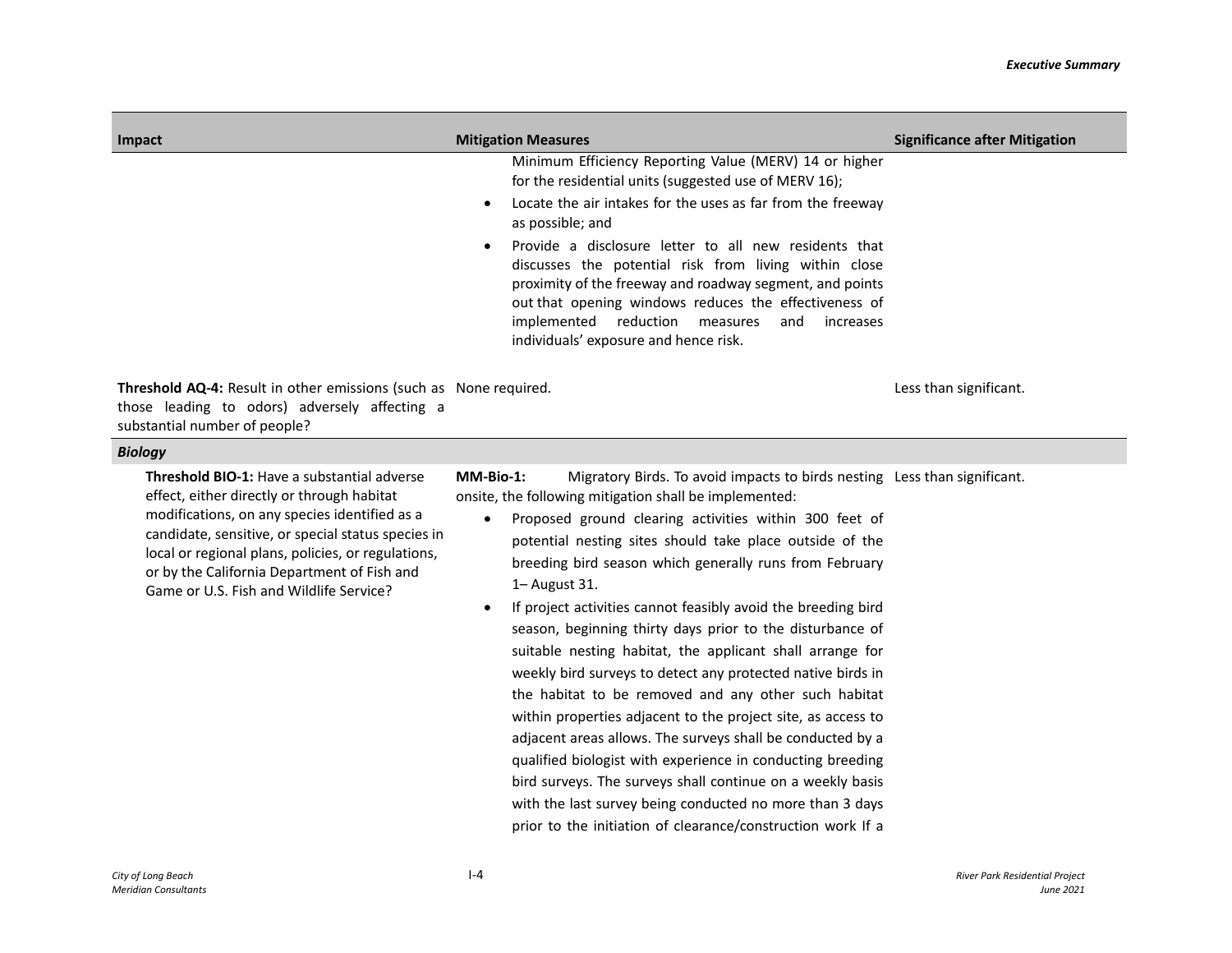| Impact                                                                                                                                                                                                                                                                      | <b>Mitigation Measures</b>                                                                                                                                                                                                                                                                                                                                                                                                                                                                                                                                                                                                                                                                                                                                                                                                                                                                                                                                                                                                                                                                                                                                         | <b>Significance after Mitigation</b> |
|-----------------------------------------------------------------------------------------------------------------------------------------------------------------------------------------------------------------------------------------------------------------------------|--------------------------------------------------------------------------------------------------------------------------------------------------------------------------------------------------------------------------------------------------------------------------------------------------------------------------------------------------------------------------------------------------------------------------------------------------------------------------------------------------------------------------------------------------------------------------------------------------------------------------------------------------------------------------------------------------------------------------------------------------------------------------------------------------------------------------------------------------------------------------------------------------------------------------------------------------------------------------------------------------------------------------------------------------------------------------------------------------------------------------------------------------------------------|--------------------------------------|
|                                                                                                                                                                                                                                                                             | protected native bird is found, the applicant shall delay all<br>clearance/construction disturbance activities within 300<br>feet of suitable nesting habitat for the observed protected<br>bird species until August 31. Alternatively, the Qualified<br>Biologist could continue the surveys in order to locate any<br>nests. If an active nest is located, clearing and construction<br>within 300 feet of the nest or as determined by a qualified<br>biological monitor, shall be postponed until the nest is<br>vacated and juveniles have fledged and when there is no<br>evidence of a second attempt at nesting. The buffer zone<br>from the nest shall be established in the field with flagging<br>and stakes. Construction personnel shall be instructed on<br>the sensitivity of the area. The applicant shall record the<br>results of the recommended protective measures described<br>above to document compliance with applicable State and<br>Federal laws pertaining to the protection of native birds.<br>Such record shall be submitted and received into the case<br>file for the associated discretionary action permitting the<br>project. |                                      |
| Threshold BIO-2: Interfere substantially with the None required.<br>movement of any native resident or migratory fish<br>or wildlife species or with established native<br>resident or migratory wildlife corridors, or impede<br>the use of native wildlife nursery sites? |                                                                                                                                                                                                                                                                                                                                                                                                                                                                                                                                                                                                                                                                                                                                                                                                                                                                                                                                                                                                                                                                                                                                                                    | Less than significant.               |
| <b>Cultural</b>                                                                                                                                                                                                                                                             |                                                                                                                                                                                                                                                                                                                                                                                                                                                                                                                                                                                                                                                                                                                                                                                                                                                                                                                                                                                                                                                                                                                                                                    |                                      |
| <b>Threshold CUL-1:</b> Cause a substantial adverse None required.<br>change in the significance of a historical resource<br>pursuant to § 15064.5?                                                                                                                         |                                                                                                                                                                                                                                                                                                                                                                                                                                                                                                                                                                                                                                                                                                                                                                                                                                                                                                                                                                                                                                                                                                                                                                    | Less than significant.               |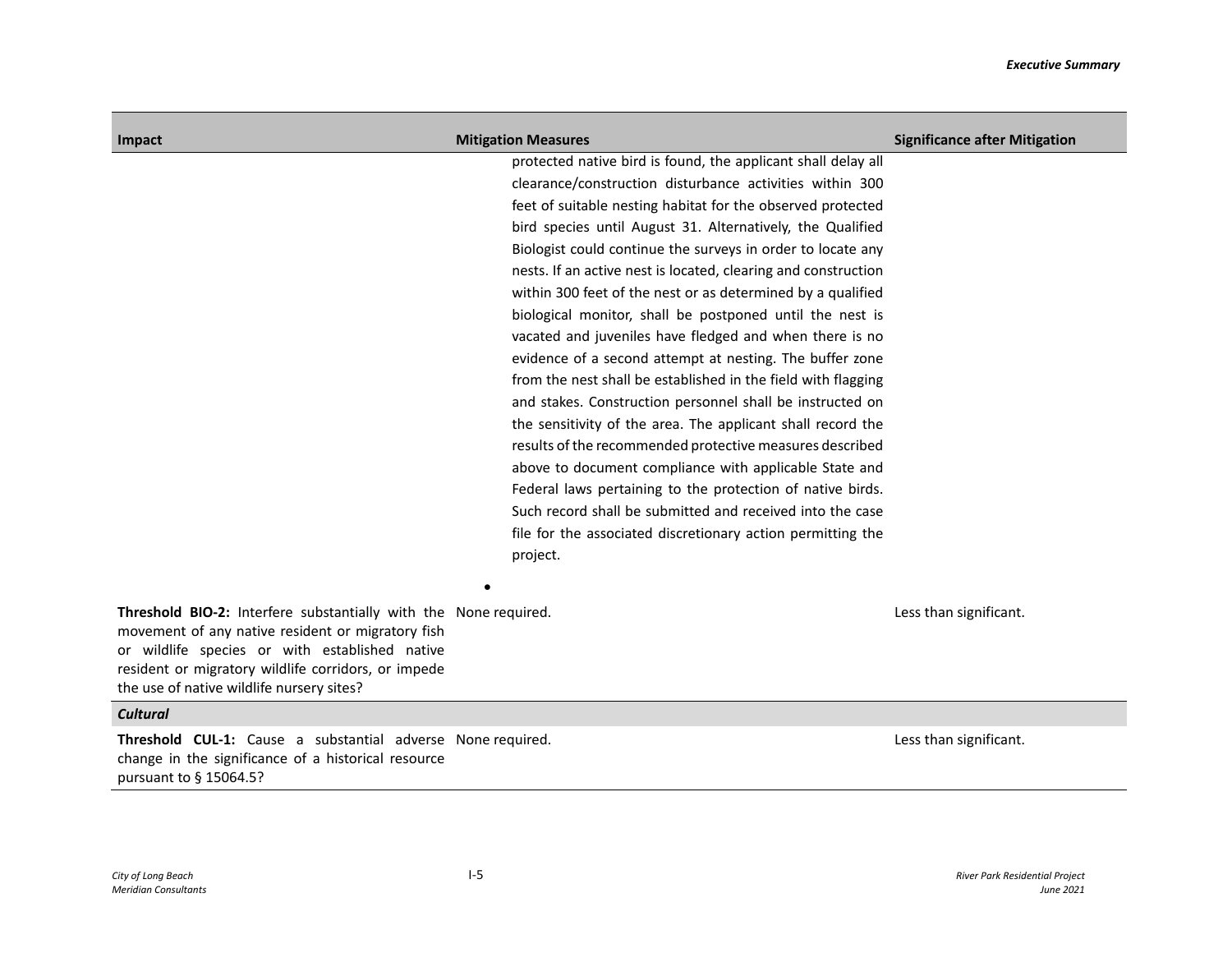| Impact                                                                                                                                                                                                                                                                                                                                                                                                                                                                                                 | <b>Mitigation Measures</b>                                                                                                                                                                                                                            | <b>Significance after Mitigation</b>                   |
|--------------------------------------------------------------------------------------------------------------------------------------------------------------------------------------------------------------------------------------------------------------------------------------------------------------------------------------------------------------------------------------------------------------------------------------------------------------------------------------------------------|-------------------------------------------------------------------------------------------------------------------------------------------------------------------------------------------------------------------------------------------------------|--------------------------------------------------------|
| Threshold CUL-2: Cause a substantial adverse None required.<br>change in the significance of an archaeological<br>resource pursuant to § 15064.5?                                                                                                                                                                                                                                                                                                                                                      |                                                                                                                                                                                                                                                       | Less than significant.                                 |
| <b>Energy</b>                                                                                                                                                                                                                                                                                                                                                                                                                                                                                          |                                                                                                                                                                                                                                                       |                                                        |
| Threshold ENE-1: Result in potentially significant None required.<br>environmental impact due to wasteful, inefficient, or<br>unnecessary consumption of energy resources,<br>during project construction or operation?                                                                                                                                                                                                                                                                                |                                                                                                                                                                                                                                                       | Less than significant.                                 |
| Threshold ENE-2: Conflict with or obstruct a State or None required.<br>local plan for renewal energy or energy efficiency?                                                                                                                                                                                                                                                                                                                                                                            |                                                                                                                                                                                                                                                       | Less than significant.                                 |
| <b>Geology And Soils</b>                                                                                                                                                                                                                                                                                                                                                                                                                                                                               |                                                                                                                                                                                                                                                       |                                                        |
| Threshold GEO-1: Would the project directly or None required.<br>indirectly cause potential substantial adverse<br>effects, including the risk of loss, injury, or death<br>involving:<br>Rupture of a known earthquake fault, as<br>а.<br>delineated on the most recent Alquist-Priolo<br>Earthquake Fault Zoning Map, issued by the<br>State Geologist for the area or based on other<br>substantial evidence of a known fault? Refer<br>to Division of Mines and Geology Special<br>Publication 42. |                                                                                                                                                                                                                                                       | Less than significant.                                 |
| Strong seismic ground shaking.<br>b.                                                                                                                                                                                                                                                                                                                                                                                                                                                                   |                                                                                                                                                                                                                                                       |                                                        |
| Seismic-related ground failure, including<br>c.<br>liquefaction and lateral spreading                                                                                                                                                                                                                                                                                                                                                                                                                  |                                                                                                                                                                                                                                                       |                                                        |
| Threshold GEO-2: Would the project be located on a<br>geologic unit or soil that is unstable, or that would<br>become unstable as result of the project, and None required.<br>potentially result in on- or off-site landslide, lateral<br>spreading, subsidence, liquefaction, or collapse?                                                                                                                                                                                                           |                                                                                                                                                                                                                                                       | Less than significant.                                 |
| indirectly destroy a unique paleontological resource<br>or site or unique geologic feature?                                                                                                                                                                                                                                                                                                                                                                                                            | Threshold GEO-3: Would the project directly or MM GEO-1: Worker's Environmental Awareness Program (WEAP)<br>Prior to the start of the proposed Project activities, all field personnel<br>will receive a worker's environmental awareness training on | Less than significant with mitigation<br>incorporated. |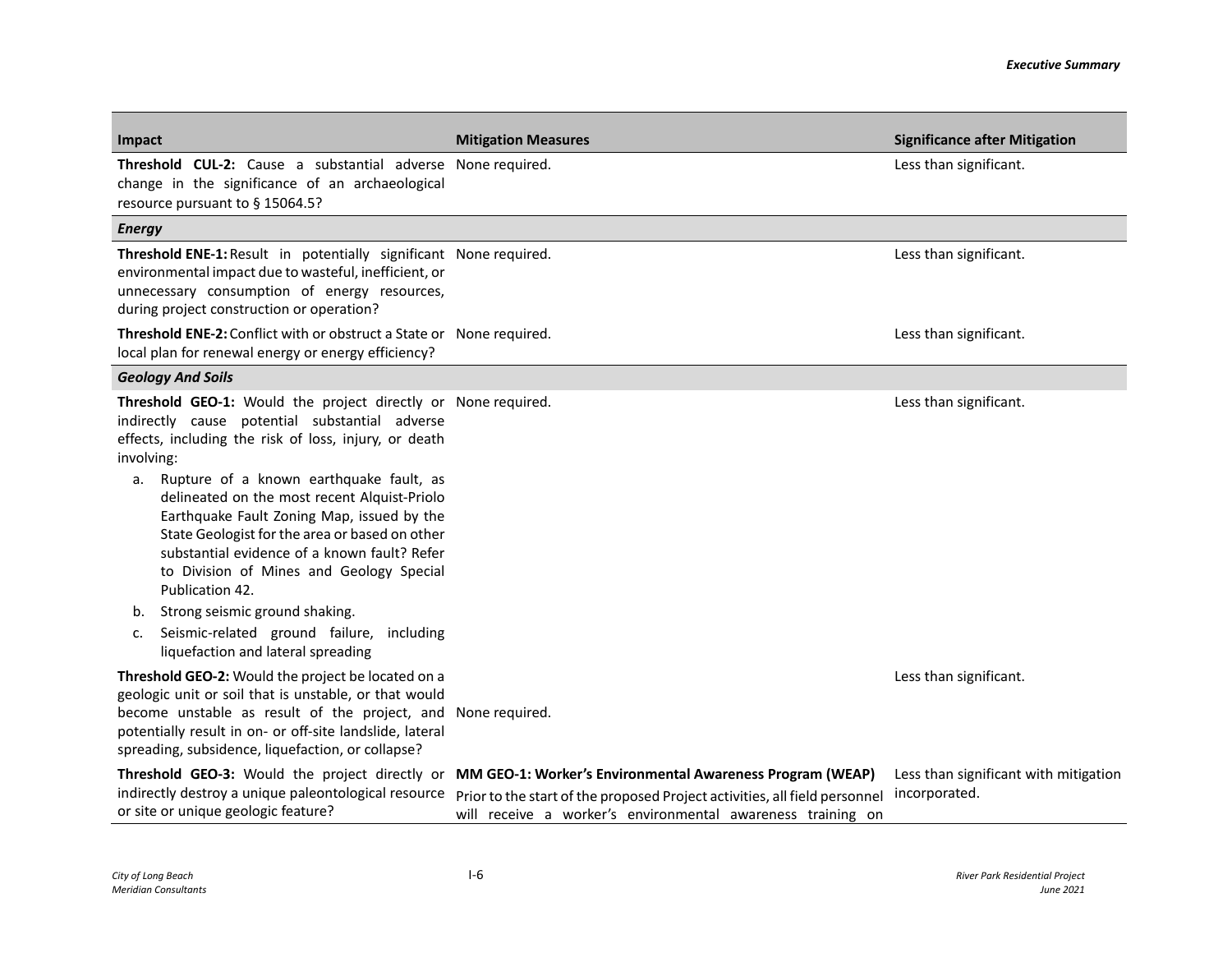paleontological resources. The training will provide a description of the laws and ordinances protecting fossil resources, the types of fossil resources that may be encountered in the Project area, the role of the paleontological monitor, outline steps to follow in the event that a fossil discovery is made, and provide contact information for the Project Paleontologist. The training will be developed by the Project Paleontologist and can be delivered concurrent with other training including cultural, biological, safety, etc.

## **MM GEO-2: Paleontological Mitigation Monitoring**

Prior to the commencement of ground-disturbing activities, a professional paleontologist will be retained to prepare and implement a paleontological resource mitigation and monitoring plan (PRMMP) for the proposed Project. The PRMMP will describe the monitoring required during excavations that extend into older Quaternary (Pleistocene) age sediments, and the location of areas deemed to have a high paleontological resource potential. Monitoring will entail the visual inspection of excavated or graded areas and trench sidewalls. If the Project Paleontologist determines full-time monitoring is no longer warranted, based on the geologic conditions at depth, he or she may recommend that monitoring be reduced or cease entirely.

## **MM GEO-3: Fossil Discoveries**

In the event that a paleontological resource is discovered, the monitor will have the authority to temporarily divert the construction equipment around the find until it is assessed for scientific significance and, if appropriate, collected. If the resource is determined to be of scientific significance, the Project Paleontologist shall complete the following:

**Salvage of Fossils**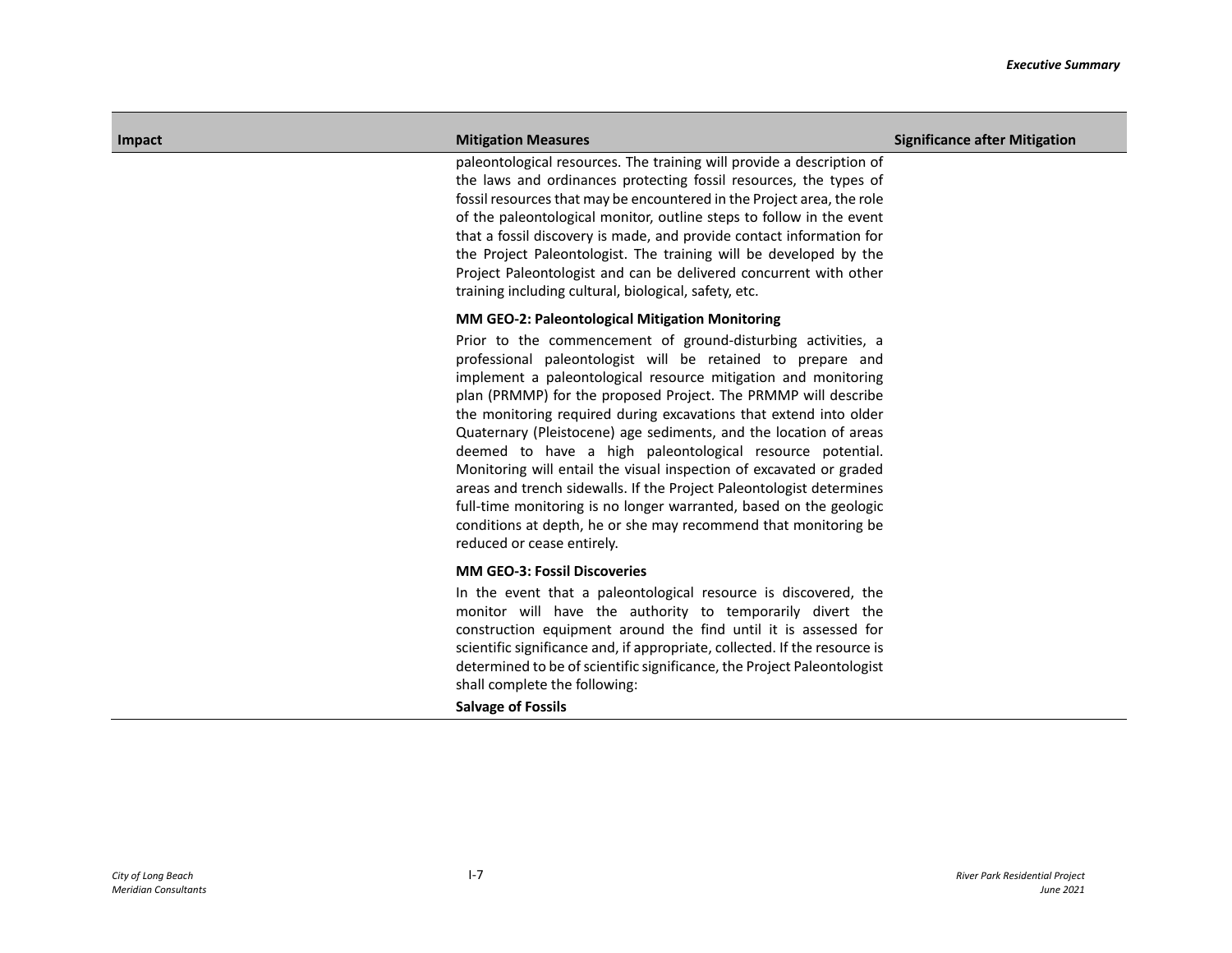If fossils are discovered, all work in the immediate vicinity should be halted to allow the paleontological monitor, and/or Project Paleontologist to evaluate the discovery and determine if the fossil may be considered significant. If the fossils are determined to be potentially significant, the Project Paleontologist (or paleontological monitor) should recover them following standard field procedures for collecting paleontological as outlined in the PRMMP prepared for the project. Typically, fossils can be safely salvaged quickly by a single paleontologist and not disrupt construction activity. In some cases, larger fossils (such as complete skeletons or large mammal fossils) require more extensive excavation and longer salvage periods. In this case the paleontologist should have the authority to temporarily direct, divert or halt construction activity to ensure that the fossil(s) can be removed in a safe and timely manner.

## **Fossil Preparation and Curation**

The PRMMP will identify the museum that has agreed to accept fossils that may be discovered during project-related excavations. Upon completion of fieldwork, all significant fossils collected will be prepared in a properly equipped laboratory to a point ready for curation. Preparation may include the removal of excess matrix from fossil materials and stabilizing or repairing specimens. During preparation and inventory, the fossils specimens will be identified to the lowest taxonomic level practical prior to curation at an accredited museum. The fossil specimens must be delivered to the accredited museum or repository no later than 90 days after all fieldwork is completed. The cost of curation will be assessed by the repository and will be the responsibility of the client.

## **MM GEO-4: Final Paleontological Mitigation Report**

Upon completion of ground disturbing activity (and curation of fossils if necessary) the Project Paleontologist should prepare a final mitigation and monitoring report outlining the results of the mitigation and monitoring program. The report should include discussion of the location, duration and methods of the monitoring, stratigraphic sections, any recovered fossils, and the scientific significance of those fossils, and where fossils were curated.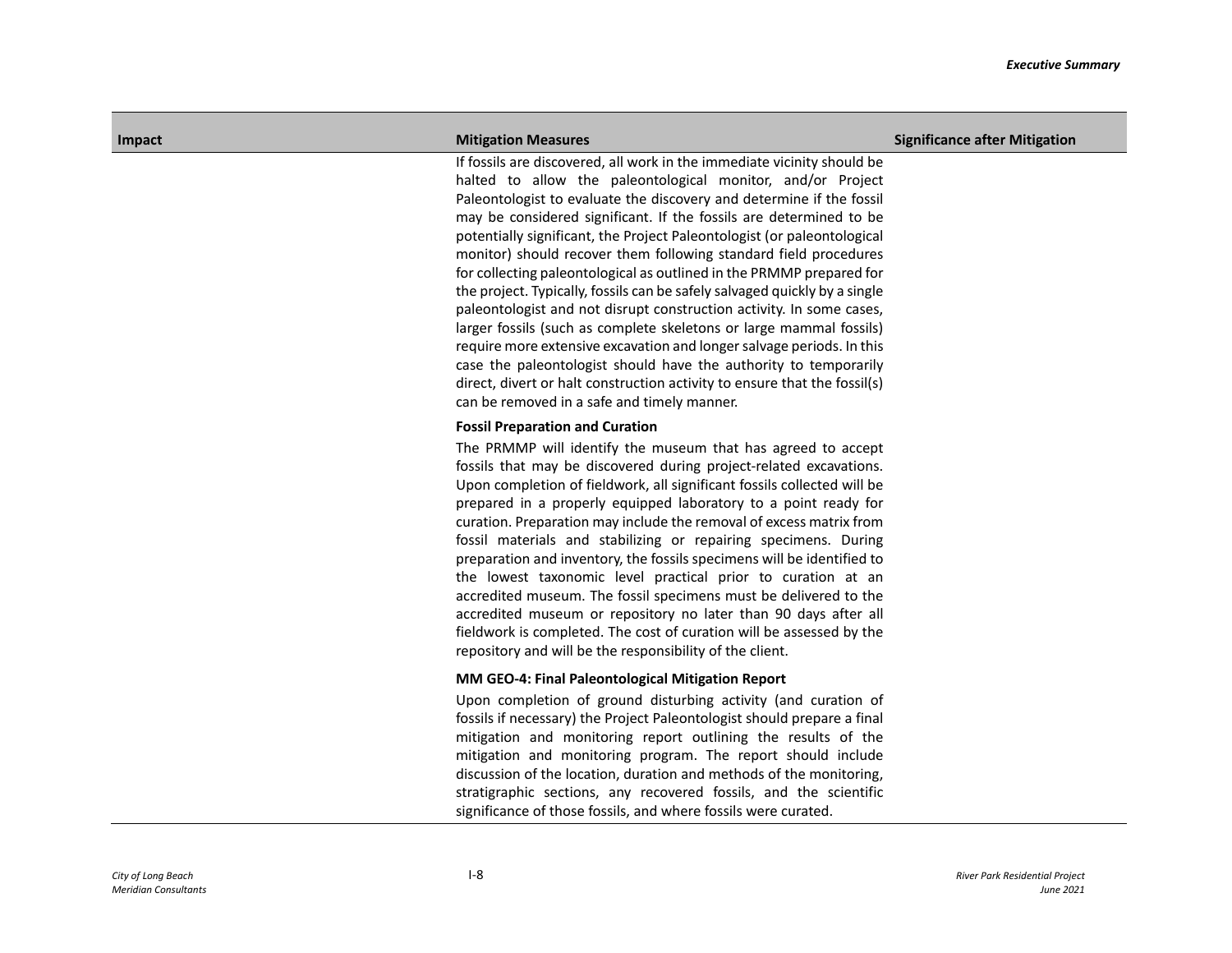| Impact                                                                                                                                                                                                                                                                   | <b>Mitigation Measures</b>             | <b>Significance after Mitigation</b> |
|--------------------------------------------------------------------------------------------------------------------------------------------------------------------------------------------------------------------------------------------------------------------------|----------------------------------------|--------------------------------------|
| <b>Greenhouse Gas</b>                                                                                                                                                                                                                                                    |                                        |                                      |
| <b>Threshold GHG-1:</b><br>emissions, either directly or indirectly, that may have<br>a significant impact on the environment.                                                                                                                                           | Generate greenhouse gas None required. | Less than significant.               |
| <b>Threshold GHG-2:</b><br>Conflict<br>with<br>applicable plan, policy, or regulation of an agency<br>adopted for the purpose of reducing the emissions<br>of greenhouse gases.                                                                                          | any None required.                     | Less than significant.               |
| <b>Hazards and Hazardous Materials</b>                                                                                                                                                                                                                                   |                                        |                                      |
| <b>Threshold HAZ-1:</b> Create a significant hazard to the None required.<br>public or the environment through the routine<br>transport, storage, production, use, or disposal of<br>hazardous materials?                                                                |                                        | Less than significant.               |
| Threshold HAZ-2: Create a significant hazard to the None required.<br>public or the environment through reasonably<br>foreseeable upset and accident conditions involving<br>the release of hazardous materials or waste into the<br>environment?                        |                                        | Less than significant.               |
| <b>Threshold HAZ-3:</b> Be located on a site which is None required.<br>included on a list of hazardous materials sites<br>compiled pursuant to Government Code § 65962.5<br>and, as a result, would it create a significant hazard<br>to the public or the environment? |                                        | Less than significant.               |
| <b>Hydrology</b>                                                                                                                                                                                                                                                         |                                        |                                      |
| Threshold HWQ-1: Violate any water quality None required.<br>standards or waste discharge requirements or<br>otherwise substantially degrade surface or<br>groundwater quality.                                                                                          |                                        | Less than significant.               |
| <b>Threshold</b><br><b>HWQ-2:</b><br>Substantially<br>groundwater supplies or interfere substantially with<br>groundwater recharge such that the Project may<br>impede sustainable groundwater management of<br>the basin.                                               | decrease None required.                | Less than significant.               |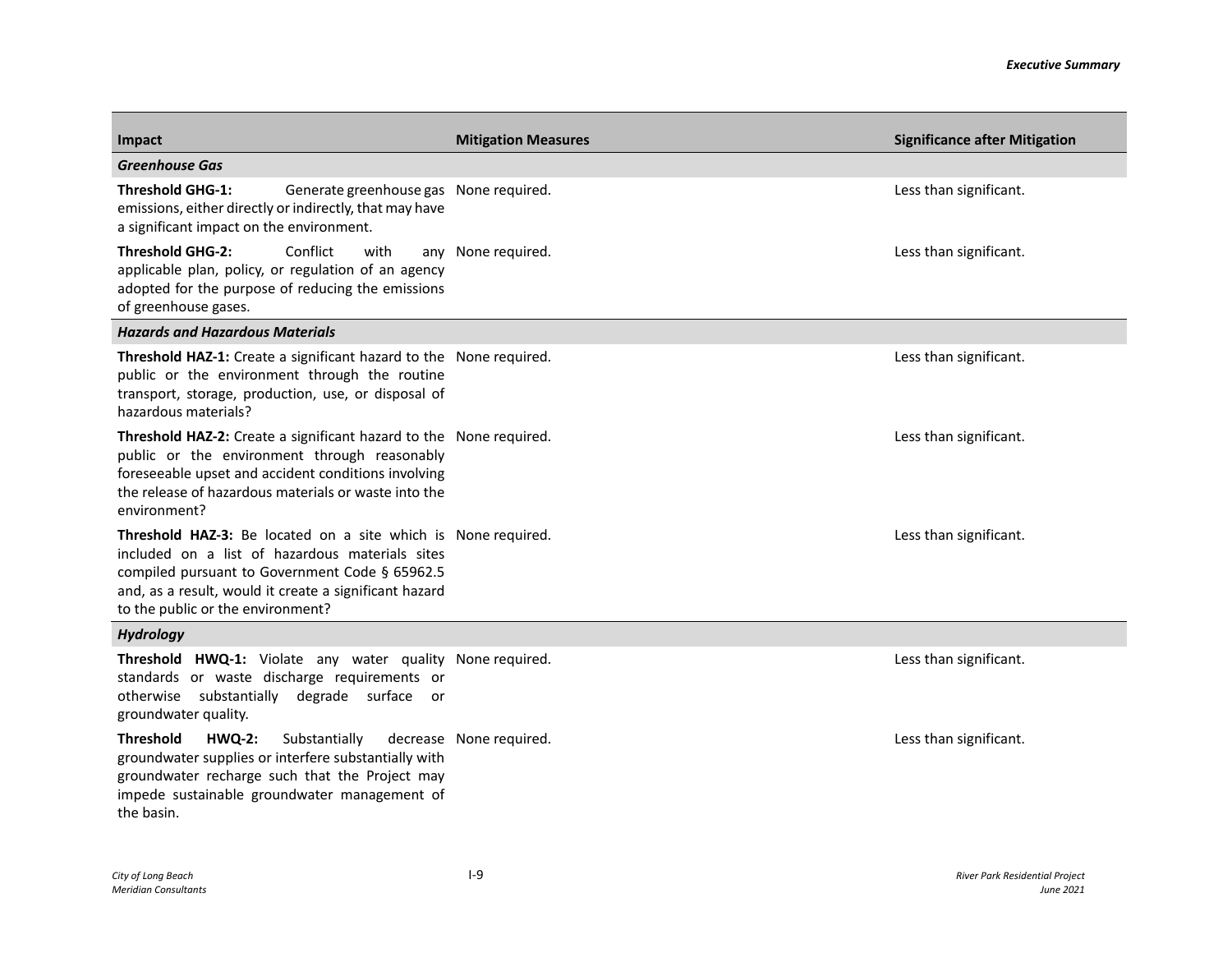| Impact                                                                                                                                                                                                                                                                                                                | <b>Mitigation Measures</b>                                                                                                                                                                                                                                                                                                                                                                                                                                                                                                                                                                                                                                                                                                                                                                                                                                                                                                                                                                                                                                                                                                          | <b>Significance after Mitigation</b>                   |
|-----------------------------------------------------------------------------------------------------------------------------------------------------------------------------------------------------------------------------------------------------------------------------------------------------------------------|-------------------------------------------------------------------------------------------------------------------------------------------------------------------------------------------------------------------------------------------------------------------------------------------------------------------------------------------------------------------------------------------------------------------------------------------------------------------------------------------------------------------------------------------------------------------------------------------------------------------------------------------------------------------------------------------------------------------------------------------------------------------------------------------------------------------------------------------------------------------------------------------------------------------------------------------------------------------------------------------------------------------------------------------------------------------------------------------------------------------------------------|--------------------------------------------------------|
| Threshold HWQ-3: Conflict with or obstruct None required.<br>implementation of a water quality control plan or<br>sustainable groundwater management plan.                                                                                                                                                            |                                                                                                                                                                                                                                                                                                                                                                                                                                                                                                                                                                                                                                                                                                                                                                                                                                                                                                                                                                                                                                                                                                                                     | Less than significant.                                 |
| <b>Noise</b>                                                                                                                                                                                                                                                                                                          |                                                                                                                                                                                                                                                                                                                                                                                                                                                                                                                                                                                                                                                                                                                                                                                                                                                                                                                                                                                                                                                                                                                                     |                                                        |
| <b>Threshold NOI-1:</b> Would the project result in the<br>generation of a substantial temporary or permanent<br>increase in ambient noise levels in the vicinity of the<br>project in excess of standards established in the local<br>general plan or noise ordinance, or applicable<br>standards of other agencies? | <b>MM NOI-1: Construction Noise</b><br>The Applicant must utilize, without limitation, the following<br>construction best management practices (BMPs):<br>Shroud or shield all impact tools, and muffle or shield all<br>intake and exhaust port on power equipment to reduce<br>construction noise by 10 dB or more.<br>If feasible, schedule grading activities so as to avoid<br>$\bullet$<br>operating numerous pieces of heavy-duty off-road<br>construction<br>equipment (e.g.,<br>backhoes,<br>dozers,<br>excavators, loaders, or rollers) simultaneously in close<br>proximity to the boundary of properties of off-site noise<br>sensitive receptors surrounding the Project Site to reduce<br>construction noise levels by approximately 14 dBA.<br>Where feasible, temporary barriers including, without<br>limitation, sound blankets on existing fences and walls, or<br>freestanding portable sound walls, must be placed as close<br>to the noise source or as close to the receptor as possible<br>and break the line of sight between the source and receptor<br>where modeled levels exceed applicable standards. | Less than significant with mitigation<br>incorporated. |
| <b>Threshold NOI-2: Generation</b><br>of<br>groundborne vibration or groundborne noise levels?                                                                                                                                                                                                                        | excessive None required.                                                                                                                                                                                                                                                                                                                                                                                                                                                                                                                                                                                                                                                                                                                                                                                                                                                                                                                                                                                                                                                                                                            | Less than significant.                                 |
| <b>Recreation</b>                                                                                                                                                                                                                                                                                                     |                                                                                                                                                                                                                                                                                                                                                                                                                                                                                                                                                                                                                                                                                                                                                                                                                                                                                                                                                                                                                                                                                                                                     |                                                        |
| Threshold REC-1: Would the Project increase the None required.<br>use of existing neighborhood and regional parks or<br>other recreational facilities such that substantial<br>physical deterioration of the facility would occur or<br>be accelerated?                                                               |                                                                                                                                                                                                                                                                                                                                                                                                                                                                                                                                                                                                                                                                                                                                                                                                                                                                                                                                                                                                                                                                                                                                     | Less than significant.                                 |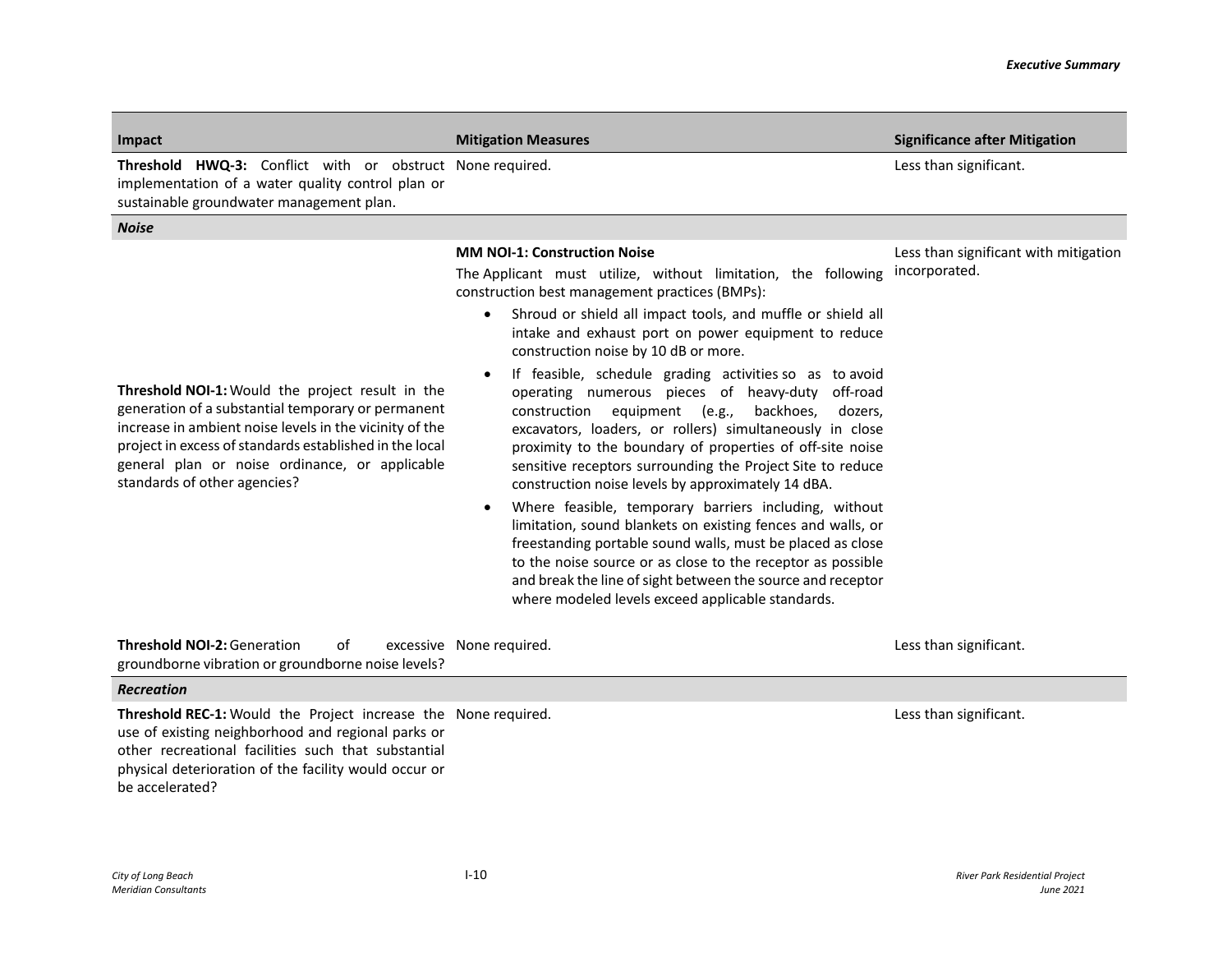| Impact                                                                                                                                                                                                              | <b>Mitigation Measures</b>                                                                                                                                                                                                                                                                                                                                                                                                                                                                                                                                                                                                                                                                                                                                                                                                                                                                                                                                                                                                                                                                                                                                                                                                                                                                                                                                                                                                                                                                                                                                                                                                                                                                                                | <b>Significance after Mitigation</b>                |
|---------------------------------------------------------------------------------------------------------------------------------------------------------------------------------------------------------------------|---------------------------------------------------------------------------------------------------------------------------------------------------------------------------------------------------------------------------------------------------------------------------------------------------------------------------------------------------------------------------------------------------------------------------------------------------------------------------------------------------------------------------------------------------------------------------------------------------------------------------------------------------------------------------------------------------------------------------------------------------------------------------------------------------------------------------------------------------------------------------------------------------------------------------------------------------------------------------------------------------------------------------------------------------------------------------------------------------------------------------------------------------------------------------------------------------------------------------------------------------------------------------------------------------------------------------------------------------------------------------------------------------------------------------------------------------------------------------------------------------------------------------------------------------------------------------------------------------------------------------------------------------------------------------------------------------------------------------|-----------------------------------------------------|
| <b>Threshold REC-2: Does</b><br>the<br>Project<br>recreational facilities or require the construction or<br>expansion of recreational facilities which might have<br>an adverse physical effect on the environment? | include None required.                                                                                                                                                                                                                                                                                                                                                                                                                                                                                                                                                                                                                                                                                                                                                                                                                                                                                                                                                                                                                                                                                                                                                                                                                                                                                                                                                                                                                                                                                                                                                                                                                                                                                                    | Less than significant.                              |
| <b>Transportation</b>                                                                                                                                                                                               |                                                                                                                                                                                                                                                                                                                                                                                                                                                                                                                                                                                                                                                                                                                                                                                                                                                                                                                                                                                                                                                                                                                                                                                                                                                                                                                                                                                                                                                                                                                                                                                                                                                                                                                           |                                                     |
| Threshold TRA-1: Conflict with a program, plan, None required.<br>ordinance or policy addressing the circulation<br>system, including transit, roadway, bicycle and<br>pedestrian facilities.                       |                                                                                                                                                                                                                                                                                                                                                                                                                                                                                                                                                                                                                                                                                                                                                                                                                                                                                                                                                                                                                                                                                                                                                                                                                                                                                                                                                                                                                                                                                                                                                                                                                                                                                                                           | Less than significant.                              |
| Threshold TRA-2: Conflict or be inconsistent with None required.<br>CEQA Guidelines § 15064.3, subdivision (b).                                                                                                     |                                                                                                                                                                                                                                                                                                                                                                                                                                                                                                                                                                                                                                                                                                                                                                                                                                                                                                                                                                                                                                                                                                                                                                                                                                                                                                                                                                                                                                                                                                                                                                                                                                                                                                                           | Less than significant.                              |
| Threshold TRA-3: Substantially increase hazards TRA-1: Traffic Signal<br>or dangerous intersections) or incompatible uses<br>(e.g., farm equipment)?                                                                | due to a geometric design feature (e.g., sharp curves The Project Applicant shall install traffic signal related equipment to<br>current CA MUTCD and/or City of Long Beach Standards, at the<br>intersection of Wardlow Road and the proposed entry to the project,<br>generally in conformance with the "Conceptual Traffic Signal<br>Design" prepared by Subdivider, dated August 25, 2020. Installation<br>of the traffic signal related equipment may include, but not be<br>limited to the following i. Traffic Signal indicators to the most current<br>City standard. ii. Vehicular detection shall be installed on all<br>approaches to the signalized intersection. This may include<br>presence, mid or advance detection per City direction. Options will<br>include standard Type E loops or video detection. iii. All pedestrian<br>push buttons and indicators shall be to the most current City<br>Standards. iv. The Subdivider shall install Emergency Vehicle Pre-<br>Emption (EVPE) equipment. The equipment and installation must be<br>completed per the most current City Standard. v. The Subdivider<br>shall install a GPS Module at the traffic signal. The GPS Modules<br>create accurate time-based communications between nearby traffic<br>signals. vi. The Subdivider shall install a new traffic signal controller<br>based on the most current City Standard [McCain 2070 Controllers].<br>vii. Subdivider shall install 96 count fiber interconnect cable to the<br>satisfaction of the City's Traffic Engineer, but at a minimum from the<br>proposed traffic signal to Magnolia Avenue. viii. Subdivider shall<br>install flashing beacons, on overhead mast arms attached to utility | Less<br>than<br>significant<br>after<br>mitigation. |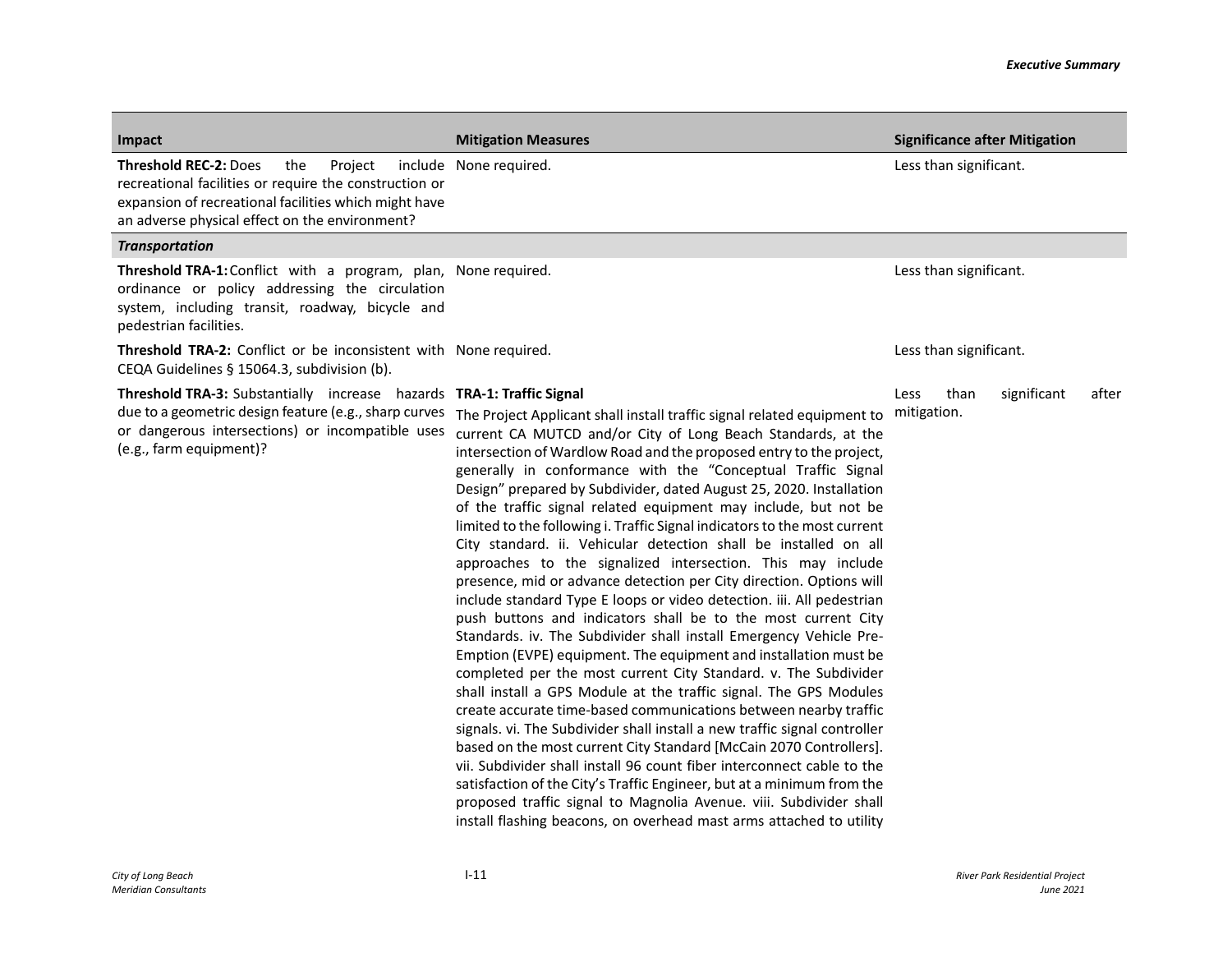| Impact                                                                                                                                                                                                                                                                                                                                                | <b>Mitigation Measures</b>                                                                                                                                                                                                                                                                                                                                                                                                                                                                                                                                                                                                                                                                                                                                                                                                                                                                                                                                                                                                                                                                                                                                                                                                                                                                                                                                                                                                                                                                                                                                                                                                                                                                                                                                                                                                                                                 | <b>Significance after Mitigation</b>                   |
|-------------------------------------------------------------------------------------------------------------------------------------------------------------------------------------------------------------------------------------------------------------------------------------------------------------------------------------------------------|----------------------------------------------------------------------------------------------------------------------------------------------------------------------------------------------------------------------------------------------------------------------------------------------------------------------------------------------------------------------------------------------------------------------------------------------------------------------------------------------------------------------------------------------------------------------------------------------------------------------------------------------------------------------------------------------------------------------------------------------------------------------------------------------------------------------------------------------------------------------------------------------------------------------------------------------------------------------------------------------------------------------------------------------------------------------------------------------------------------------------------------------------------------------------------------------------------------------------------------------------------------------------------------------------------------------------------------------------------------------------------------------------------------------------------------------------------------------------------------------------------------------------------------------------------------------------------------------------------------------------------------------------------------------------------------------------------------------------------------------------------------------------------------------------------------------------------------------------------------------------|--------------------------------------------------------|
|                                                                                                                                                                                                                                                                                                                                                       | poles, on both approaches to the proposed traffic signal, 450 feet<br>from the stop limit line.                                                                                                                                                                                                                                                                                                                                                                                                                                                                                                                                                                                                                                                                                                                                                                                                                                                                                                                                                                                                                                                                                                                                                                                                                                                                                                                                                                                                                                                                                                                                                                                                                                                                                                                                                                            |                                                        |
| Threshold TRA-4: Result in inadequate emergency None required.<br>access?                                                                                                                                                                                                                                                                             |                                                                                                                                                                                                                                                                                                                                                                                                                                                                                                                                                                                                                                                                                                                                                                                                                                                                                                                                                                                                                                                                                                                                                                                                                                                                                                                                                                                                                                                                                                                                                                                                                                                                                                                                                                                                                                                                            | Less than significant.                                 |
| <b>Tribal Cultural</b>                                                                                                                                                                                                                                                                                                                                |                                                                                                                                                                                                                                                                                                                                                                                                                                                                                                                                                                                                                                                                                                                                                                                                                                                                                                                                                                                                                                                                                                                                                                                                                                                                                                                                                                                                                                                                                                                                                                                                                                                                                                                                                                                                                                                                            |                                                        |
| Threshold TCR-1: Listed or eligible for listing in the None required.<br>California Register of Historical Resources (CRHR), or<br>in a local register of historical resources as defined<br>in Public Resources Code (PRC) § 5020.1(k).                                                                                                              |                                                                                                                                                                                                                                                                                                                                                                                                                                                                                                                                                                                                                                                                                                                                                                                                                                                                                                                                                                                                                                                                                                                                                                                                                                                                                                                                                                                                                                                                                                                                                                                                                                                                                                                                                                                                                                                                            | Less than significant.                                 |
| agency, in its discretion and supported by<br>substantial evidence, to be significant pursuant to<br>criteria set forth in subdivision (c) of PRC § 5024.1.<br>In applying the criteria set forth in subdivision (c) of<br>PRC § 5024.1, the lead agency shall consider the<br>significance of the resource to a California Native<br>American tribe. | Threshold TCR-2: A resource determined by the lead MM TCR-1: Retain a Native American Monitor/Consultant<br>The Project Applicant shall be required to retain and compensate for<br>the services of a Tribal monitor/consultant who is both ancestrally<br>affiliated with the<br>project area<br>and<br>approved<br>bv<br>the Gabrieleño Band of Mission Indians-Kizh Nation Tribal<br>Government and is listed under the Native American Heritage<br>Commission's (NAHC) Tribal Contact list for the area of the project<br>location. This list is provided by the NAHC. A Native American<br>monitor shall be retained by the Lead Agency or owner of the project<br>to be on site to monitor all project-related, ground-disturbing<br>construction activities (i.e., boring, grading, excavation, potholing,<br>trenching, etc.). A monitor associated with one of the NAHC<br>recognized Tribal governments which have commented on the<br>project shall provide-the Native American monitor. The<br>monitor/consultant will only be present on-site during the<br>construction phases that involve ground disturbing activities.<br>Ground disturbing activities are defined by the Gabrieleño Band of<br>Mission Indians-Kizh Nation as activities that may include, but are<br>not limited to, pavement removal, pot-holing or auguring, grubbing,<br>tree removals, boring, grading, excavation, drilling, and trenching,<br>within the Project area. The Tribal Monitor/consultant will complete<br>daily monitoring logs that will provide descriptions of the day's<br>activities, including construction activities, locations, soil, and any<br>cultural materials identified. The on-site monitoring shall end when<br>the Project Site grading and excavation activities are completed, or<br>when the Tribal Representatives and monitor/consultant have | Less than significant with mitigation<br>incorporated. |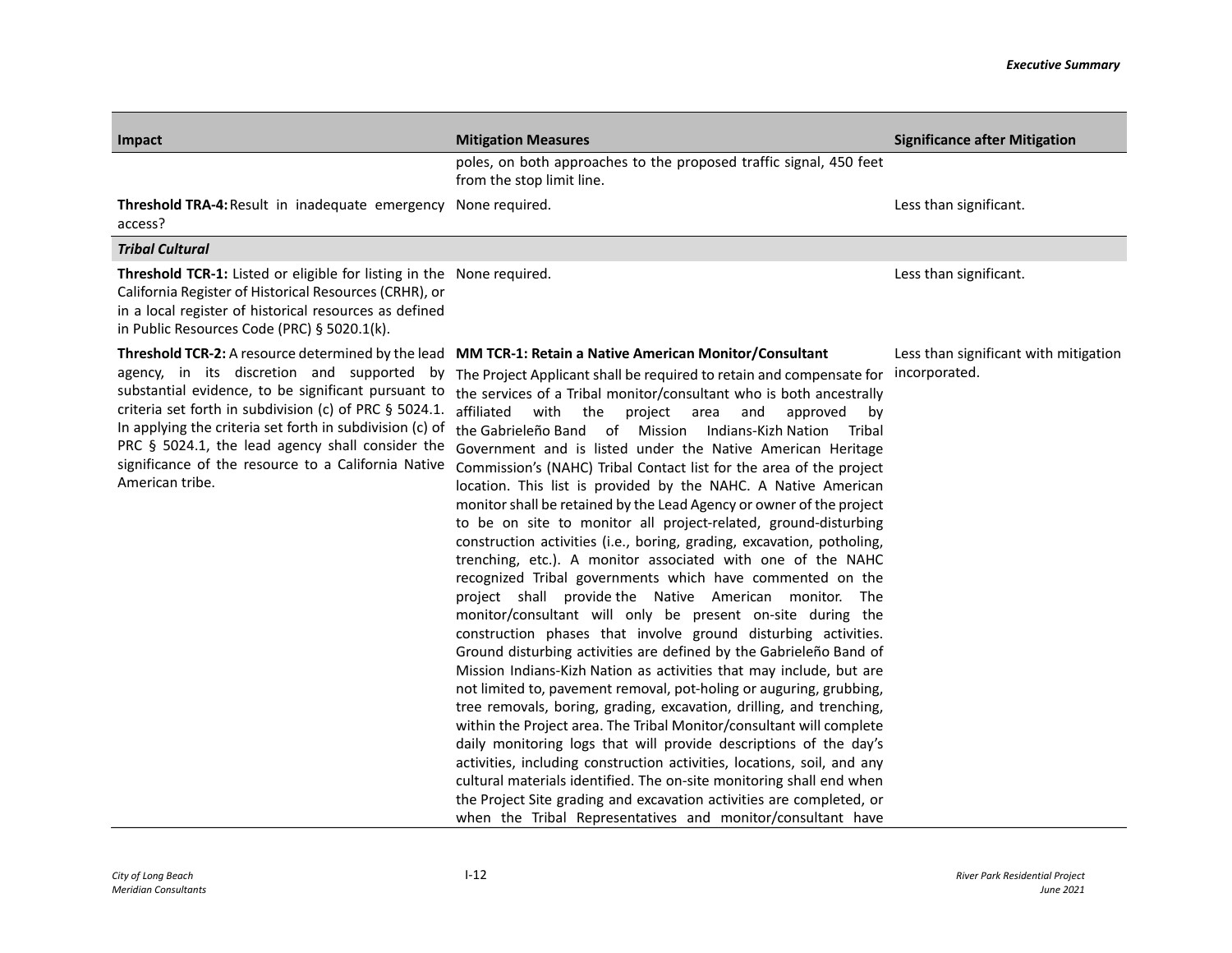indicated that the Site has a low potential for impacting Tribal Cultural Resources (TCRs).

## **MM TCR-2: Unanticipated Discovery of Tribal Cultural and Archaeological Resources**

Upon discovery of any tribal cultural or archaeological resources, cease construction activities in the immediate vicinity of the find until the find can be assessed. All tribal cultural and archaeological resources unearthed by project construction activities shall be evaluated by the qualified archaeologist and tribal monitor/consultant. If the resources are Native American in origin, the Gabrieleño Band of Mission Indians-Kizh Nation shall coordinate with the landowner regarding treatment and curation of these resources. Typically, the Tribe will request preservation in place or recovery for educational purposes. Work may continue on other parts of the project while evaluation and, if necessary, additional protective mitigation takes place (CEQA Guidelines Section15064.5 [f]). If a resource is determined by the qualified archaeologist to constitute a "historical resource" or "unique archaeological resource", time allotment and funding sufficient to allow for implementation of avoidance measures, or appropriate mitigation, must be available. The treatment plan established for the resources shall be in accordance with CEQA Guidelines Section 15064.5(f) for historical resources.

## **MM TCR-3: PRC Section 21083.2(b)**

Preservation in place (i.e., avoidance) is the preferred manner of treatment. If preservation in place is not feasible, treatment may include implementation of archaeological data recovery excavations to remove the resource along with subsequent laboratory processing and analysis. All TCRs shall be returned to the Tribe. Any historic archaeological material that is not Native American in origin shall be curated at a public, nonprofit institution with a research interest in the materials, if such an institution agrees to accept the material. If no institution accepts the archaeological material, they shall be offered to the Tribe or a local school or historical society in the area for educational purposes.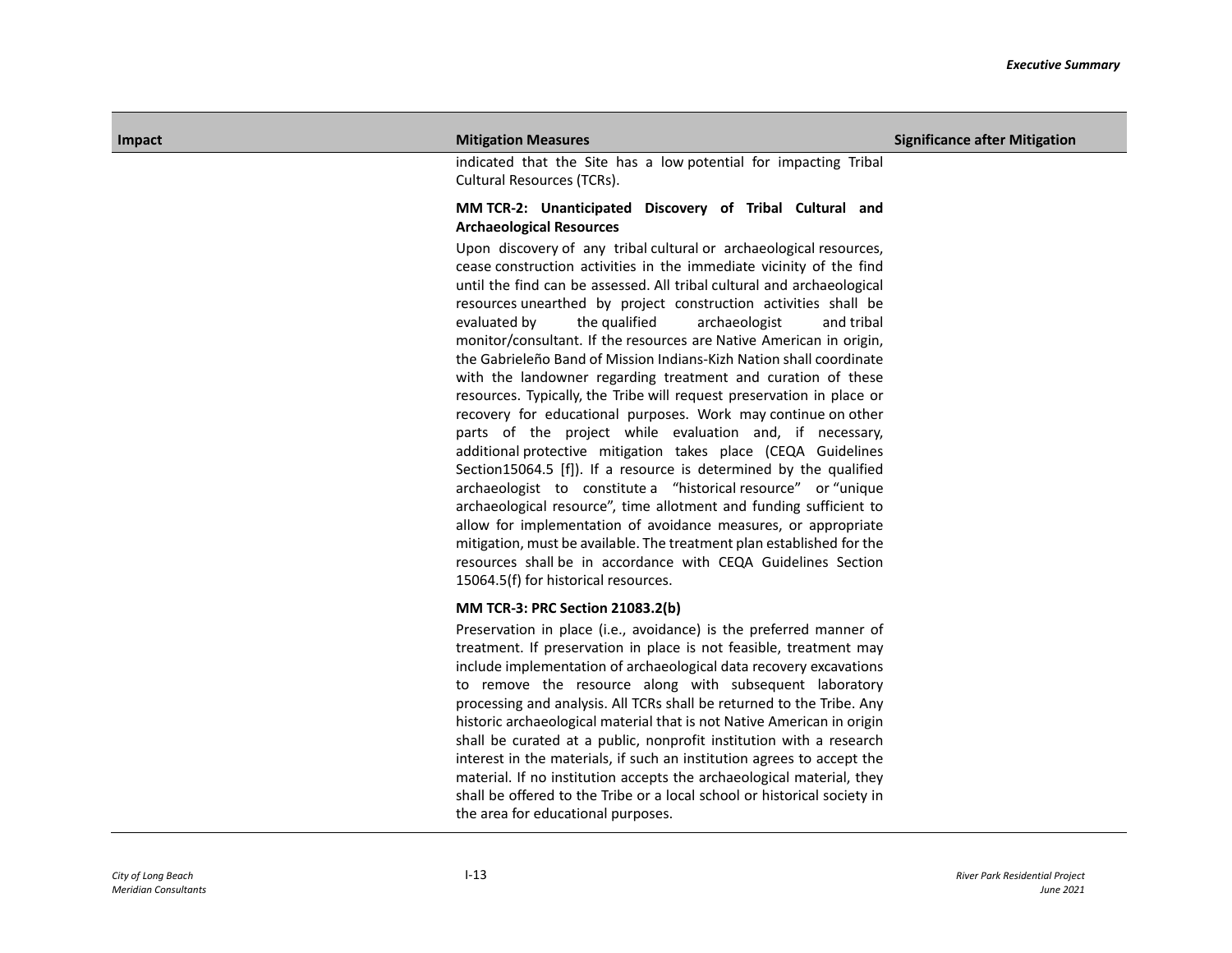## **MM TCR-4: Unanticipated Discovery of Human Remains and Associated Funerary Objects**

Native American human remains are defined in PRC 5097.98 (d)(1) as an inhumation or cremation, and in any state of decomposition or skeletal completeness. Funerary objects, called associated grave goods in PRC 5097.98, are also to be treated according to this statute. Health and Safety Code 7050.5 dictates that any discoveries of human skeletal material shall be immediately reported to the County Coroner and excavation halted until the coroner has determined the nature of the remains. If the coroner recognizes the human remains to be those of a Native American or has reason to believe that they are those of a Native American, he or she shall contact, by telephone, within 24 hours, the NAHC and PRC 5097.98 shall be followed.

## **MM TCR-5: Resource Assessment & Continuation of Work Protocol**

Upon discovery of human remains, the tribal and/or archaeological monitor/consultant/consultant will immediately divert work at minimum of 150 feet and place an exclusion zone around the discovery location. The monitor/consultant(s) will then notify the Tribe, the qualified lead archaeologist, and the construction manager who will call the coroner. Work will continue to be diverted while the coroner determines whether the remains are human and subsequently Native American. The discovery is to be kept confidential and secure to prevent any further disturbance. If the finds are determined to be Native American, the coroner will notify the NAHC as mandated by state law who will then appoint a Most Likely Descendent (MLD).

## **MM TCR-6: Kizh-Gabrieleno Procedures for Burials and Funerary Remains**

If the Gabrieleno Band of Mission Indians – Kizh Nation is designated MLD, the Koo-nas-gna Burial Policy shall be implemented. To the Tribe, the term "human remains" encompasses more than human bones. In ancient as well as historic times, Tribal Traditions included, but were not limited to, the preparation of the soil for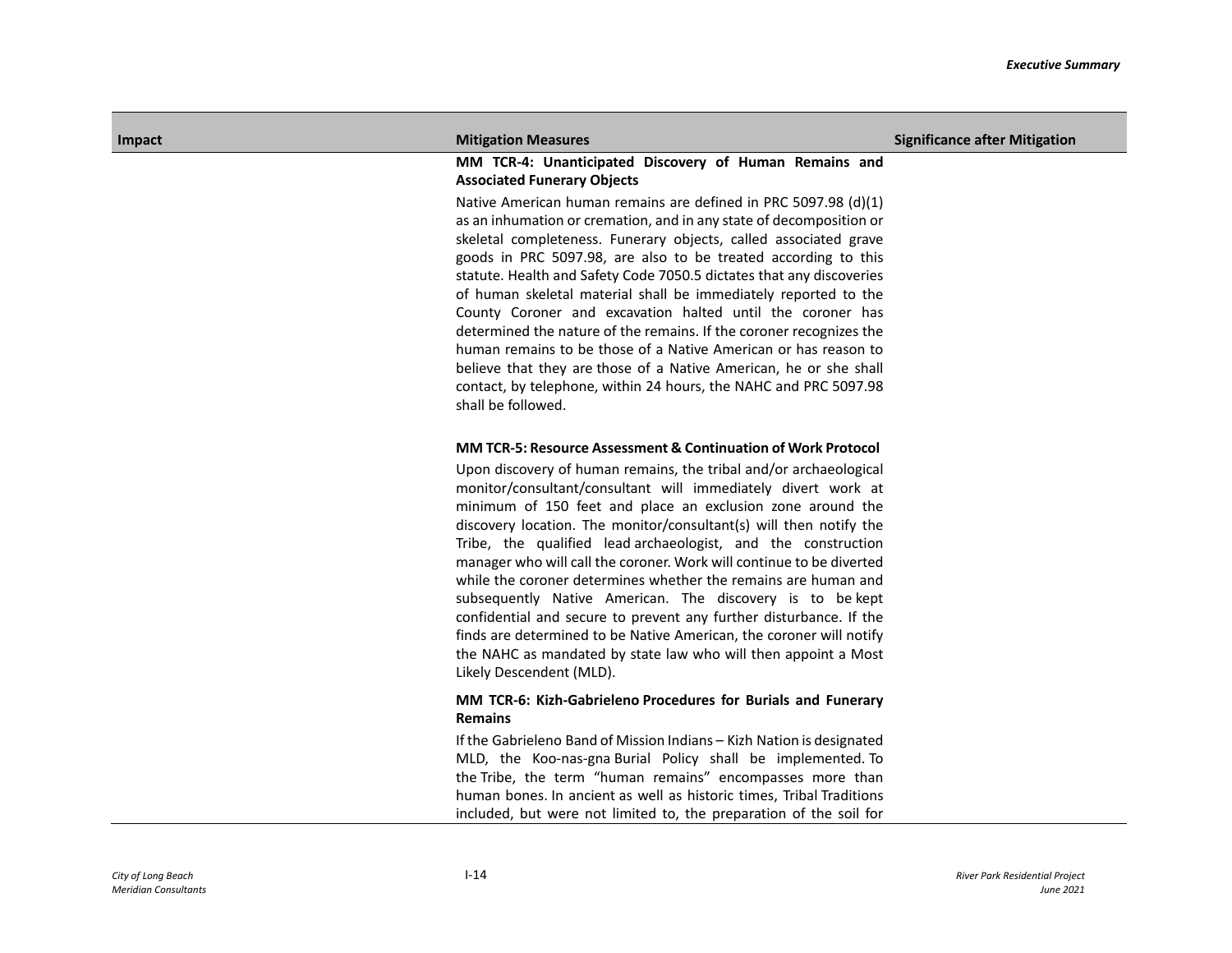burial, the burial of funerary objects with the deceased, and the ceremonial burning of human remains. The prepared soil and cremation soils are to be treated in the same manner as bone fragments that remain intact. Associated funerary objects are objects that, as part of the death rite or ceremony of a culture, are reasonably believed to have been placed with individual human remains either at the time of death or later; other items made exclusively for burial purposes or to contain human remains can also be considered as associated funerary objects.

## **MM TCR-7: Treatment Measures**

Prior to the continuation of ground disturbing activities, the landowner shall arrange a designated site location within the footprint of the project for the respectful reburial of the human remains and/or ceremonial objects. In the case where discovered human remains cannot be fully documented and recovered on the same day, the remains will be covered with muslin cloth and a steel plate that can be moved by heavy equipment placed over the excavation opening to protect the remains. If this type of steel plate is not available, a 24-hour guard should be posted outside of working hours. The Tribe will make every effort to recommend diverting the project and keeping the remains in situ and protected. If the project cannot be diverted, it may be determined that burials will be removed. The Tribe will work closely with the qualified archaeologist to ensure that the excavation is treated carefully, ethically and respectfully. If data recovery is approved by the Tribe, documentation shall be taken which includes at a minimum detailed descriptive notes and sketches. Additional types of documentation shall be approved by the Tribe for data recovery purposes. Cremations will either be removed in bulk or by means as necessary to ensure completely recovery of all material. If the discovery of human remains includes four or more burials, the location is considered a cemetery and a separate treatment plan shall be created. Once complete, a final report of all activities is to be submitted to the Tribe and the NAHC. The Tribe does NOT authorize any scientific study or the utilization of any invasive and/or destructive diagnostics on human remains. Each occurrence of